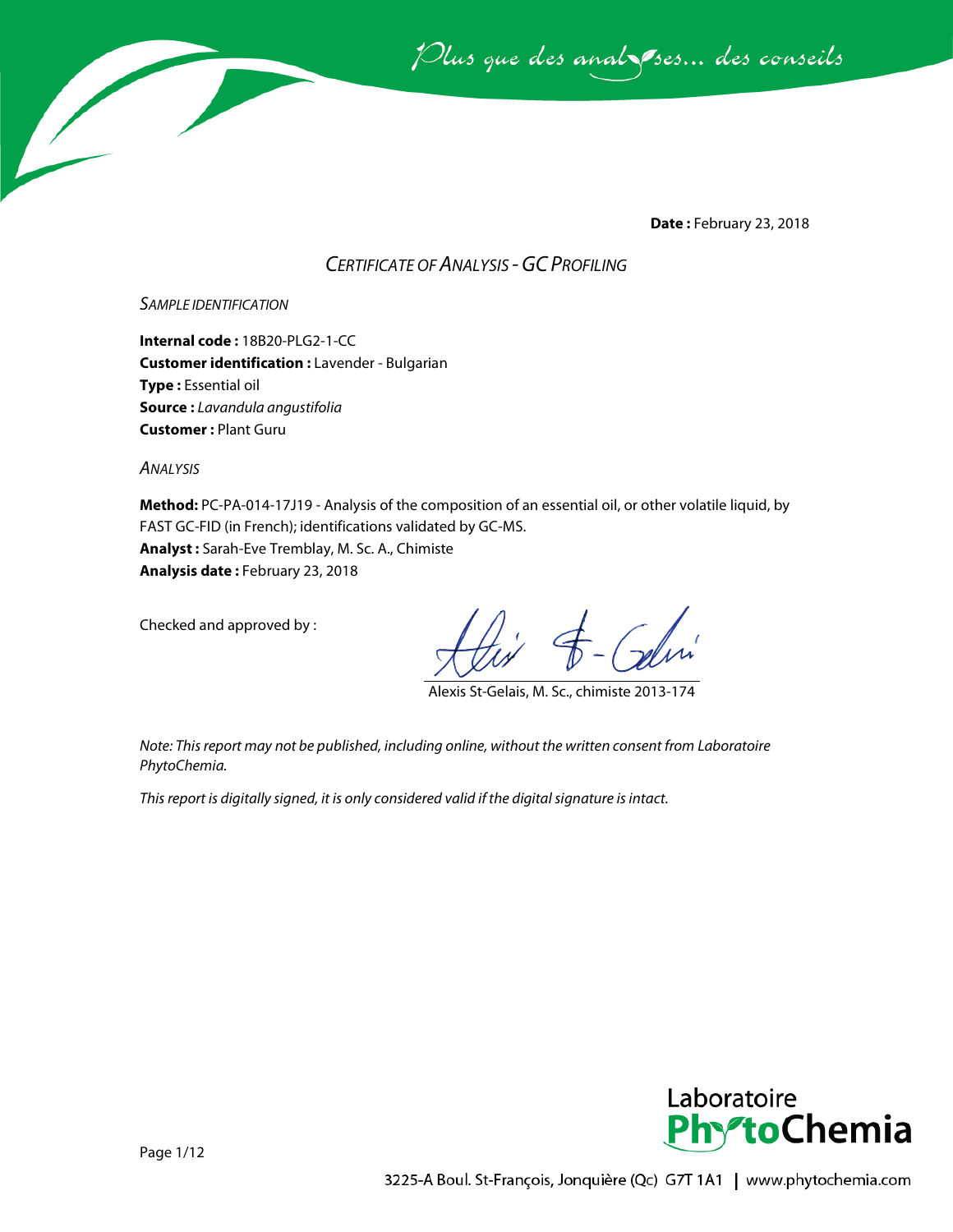### *PHYSICOCHEMICAL DATA*

**Physical aspect:** Faintly yellow liquid **Refractive index:** 1.4598 ± 0.0003 (20 °C)

*CONCLUSION*

No adulterant, contaminant or diluent has been detected using this method.



Plus que des analzes... des conseils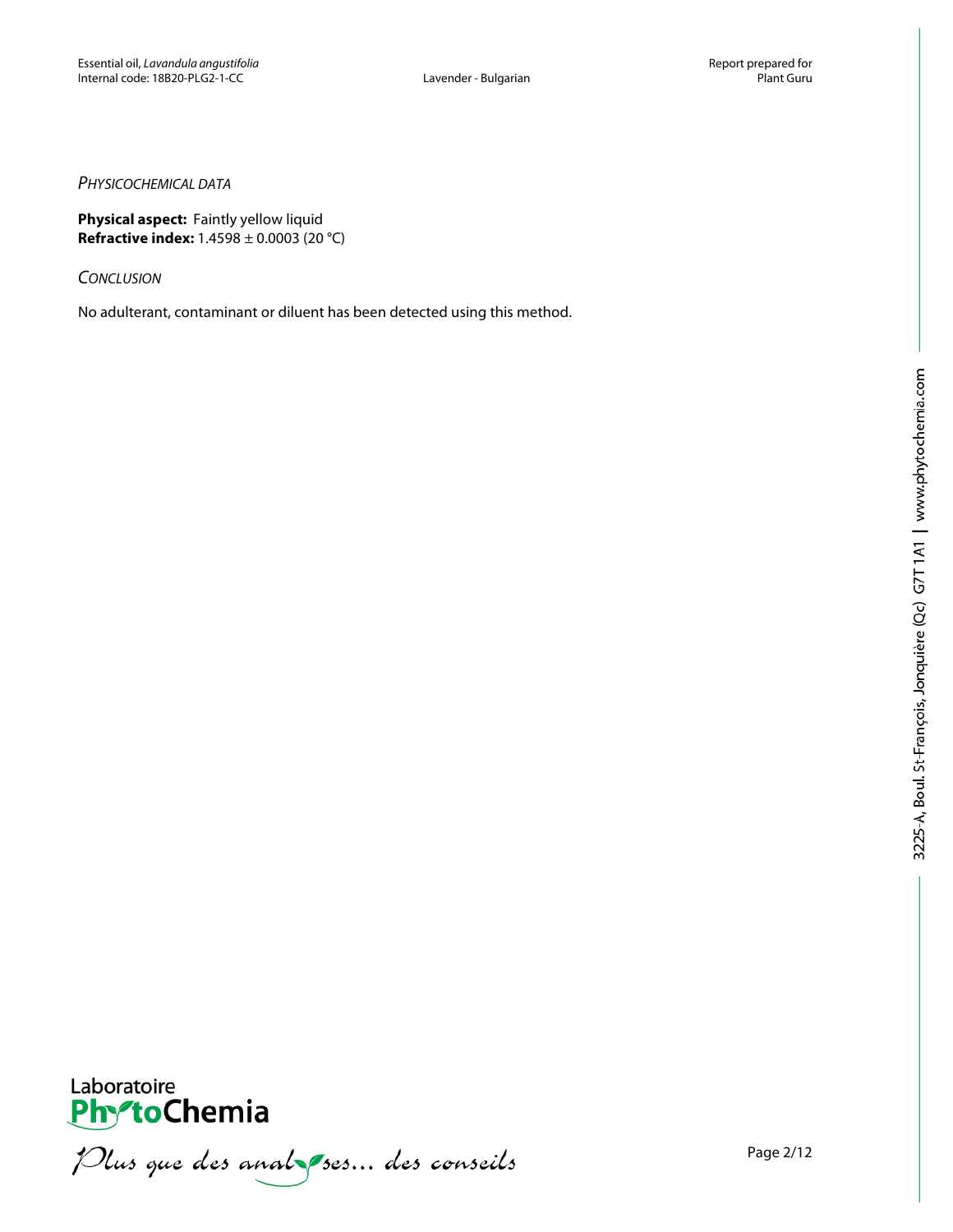#### *ANALYSIS SUMMARY*

| Identification              | DB-5 (%)                   | DB-WAX (%)   | <b>Classe</b>        |
|-----------------------------|----------------------------|--------------|----------------------|
| 3-Buten-2-one               | tr                         | tr           | Aliphatic ketone     |
| Acetic acid                 | tr                         | 0.01         | Aliphatic acid       |
| 2-Methyl-3-buten-2-ol       | 0.02                       | $0.01*$      | Aliphatic alcohol    |
| Isovaleral                  | 0.01                       | 0.01         | Aliphatic aldehyde   |
| 2-Methylbutyral             | 0.01                       | 0.01         | Aliphatic aldehyde   |
| Isoamyl alcohol             | 0.01                       | 0.01         | Aliphatic alcohol    |
| Toluene                     | 0.01                       | 0.01         | Simple phenolic      |
| Prenal                      | 0.01                       | $0.42*$      | Aliphatic aldehyde   |
| <b>Butyl acetate</b>        | 0.03                       | 0.03         | Aliphatic ester      |
| Methyl hexyl ether          | 0.08                       | 0.08         | Aliphatic ether      |
| (3Z)-Hexenol                | 0.03                       | $0.95*$      | Aliphatic alcohol    |
| Hexanol                     | 0.07                       | $0.09*$      | Aliphatic alcohol    |
| Tricyclene                  | 0.02                       | 0.02         | Monoterpene          |
| α-Thujene                   | 0.09                       | 0.09         | Monoterpene          |
| a-Pinene                    | 0.15                       | 0.15         | Monoterpene          |
| Camphene                    | 0.15                       | 0.15         | Monoterpene          |
| 5,5-Dimethyl-2(5H)-furanone | tr                         | 0.02         | Aliphatic lactone    |
| Butyl isobutyrate           | 0.01                       | 0.01         | Aliphatic ester      |
| endo-Isocamphane            | $\mathop{\rm tr}\nolimits$ | $[0.01]*$    | Monoterpene          |
| Sabinene                    | $0.12*$                    | 0.06         | Monoterpene          |
| $\beta$ -Pinene             | $[0.12]$ *                 | 0.07         | Monoterpene          |
| Octen-3-ol                  | 0.25                       | 0.26         | Aliphatic alcohol    |
| Octan-3-one                 | 1.02                       | $2.81*$      | Aliphatic ketone     |
| Myrcene                     | 0.58                       | 0.60         | Monoterpene          |
| <b>Butyl butyrate</b>       | 0.10                       | 0.11         | Aliphatic ester      |
| Octan-3-ol                  | $0.22*$                    | 0.19         | Aliphatic alcohol    |
| a-Phellandrene              | $[0.22]^{*}$               | 0.03         | Monoterpene          |
| ∆3-Carene                   | 0.19                       | 0.19         | Monoterpene          |
| (3Z)-Hexenyl acetate        | 0.01                       | 0.01         | Aliphatic ester      |
| a-Terpinene                 | 0.03                       | 0.04         | Monoterpene          |
| Hexyl acetate               | 0.54                       | $0.64*$      | Aliphatic ester      |
| ortho-Cymene                | 0.05                       | $0.21*$      | Simple phenolic      |
| para-Cymene                 | $0.15*$                    | $[0.21]$ *   | Monoterpene          |
| Hexanoic acid               | $[0.15]$ *                 | $0.12*$      | Aliphatic acid       |
| Limonene                    | $1.52*$                    | $[0.42]$ *   | Monoterpene          |
| 1,8-Cineole                 | $[1.52]^{*}$               | $1.12*$      | Monoterpenic ether   |
| β-Phellandrene              | $[1.52]^{*}$               | $[1.12]$ *   | Monoterpene          |
| Lavender lactone            | tr                         | 0.02         | Aliphatic lactone    |
| $(Z)$ - $\beta$ -Ocimene    | 4.09                       | 4.13         | Monoterpene          |
| $(E)-\beta$ -Ocimene        | 1.77                       | $[2.81]^{*}$ | Monoterpene          |
| γ-Terpinene                 | 0.11                       | 0.10         | Monoterpene          |
| cis-Sabinene hydrate        | 0.05                       | $0.12*$      | Monoterpenic alcohol |
| cis-Linalool oxide (fur.)   | 0.11                       | 0.11         | Monoterpenic alcohol |
| Octanol                     | 0.03                       | 35.31*       | Aliphatic alcohol    |
| Terpinolene                 | 0.10                       | $[0.64]$ *   | Monoterpene          |
| trans-Linalool oxide (fur.) | 0.09                       | $[0.12]$ *   | Monoterpenic alcohol |
| a-Pinene oxide              | $\mathop{\rm tr}\nolimits$ | $[0.09]*$    | Monoterpenic ether   |
| Rosefuran                   | 0.07                       | 0.02         | Monoterpenic ether   |

# Laboratoire<br>**Phy<sup>s</sup>toChemia**

Plus que des analzes... des conseils

Page 3/12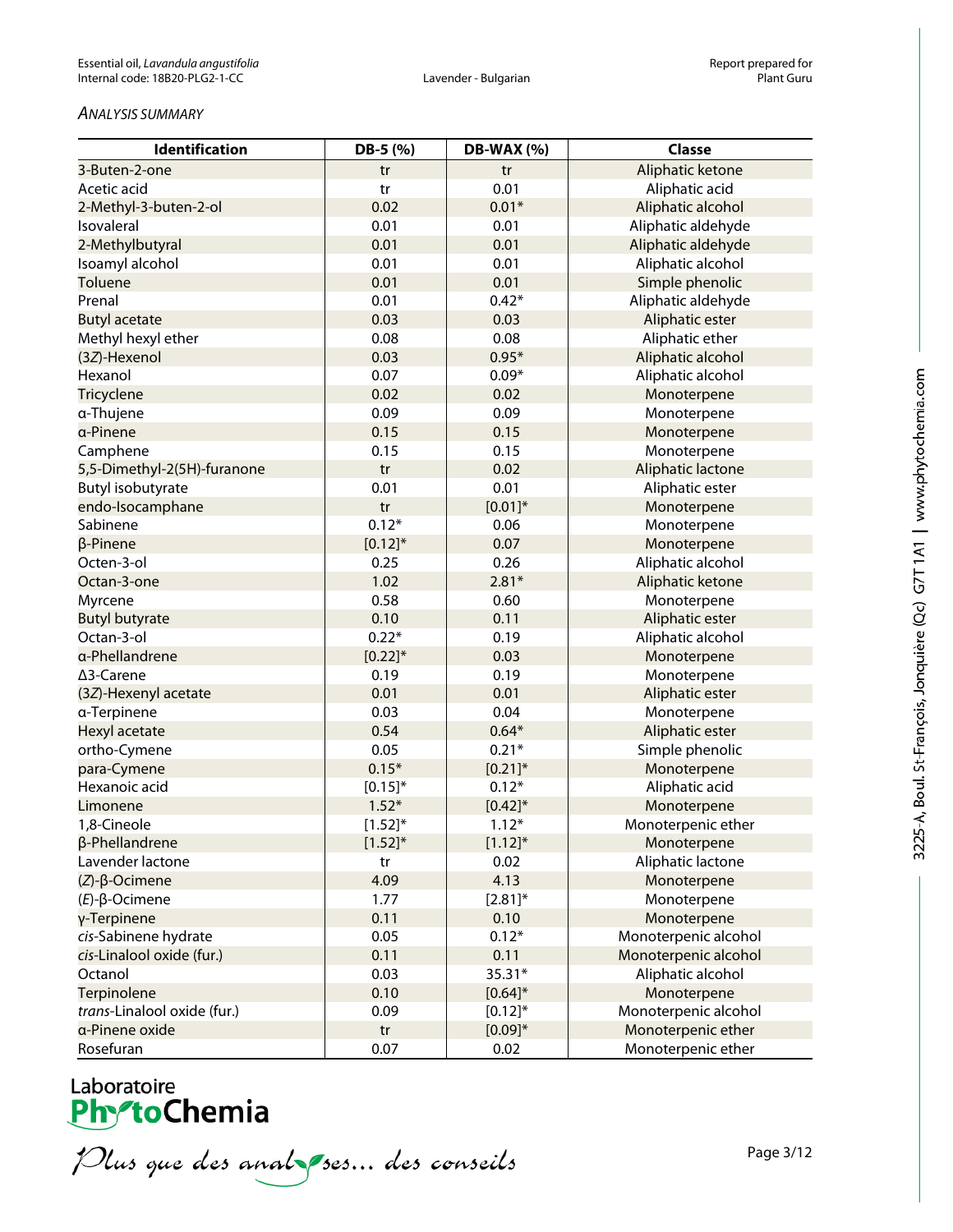Essential oil, *Lavandula angustifolia*<br>
1974 The Essential oil, *Lavandula angustifolia*<br>
29 Report prepared for any solution of the Report of Plant Guru Internal code: 18B20-PLG2-1-CC

| Linalool                     | 32.24*       | 32.44        | Monoterpenic alcohol   |
|------------------------------|--------------|--------------|------------------------|
| 6-Methyl-3,5-heptadien-2-one | $[32.24]$ *  | $[35.31]$ *  | Aliphatic ketone       |
| Octen-3-yl acetate           | 0.98         | $[0.95]^{*}$ | Aliphatic ester        |
| Unknown                      | 0.04         | $0.73*$      | Unknown                |
| Octan-3-yl acetate           | 0.10         | 0.13         | Aliphatic ester        |
| allo-Ocimene                 | 0.10         | 0.10         | Monoterpene            |
| (Z)-Myroxide                 | 0.03         | $0.01*$      | Monoterpenic ether     |
| Camphor                      | 0.22         | 0.20         | Monoterpenic ketone    |
| (E)-Myroxide                 | 0.04         | 0.04         | Monoterpenic ether     |
| Unknown                      | 0.01         | 0.02         | Oxygenated monoterpene |
| Hexyl isobutyrate            | 0.05         | 0.05         | Aliphatic ester        |
| Nerol oxide                  | 0.01         | $[0.01]*$    | Aliphatic ether        |
| <b>Borneol</b>               | $0.70*$      | $2.28*$      | Monoterpenic alcohol   |
| cis-Linalool oxide (pyr.)    | $[0.70]^{*}$ | tr           | Monoterpenic alcohol   |
| Lavandulol                   | $0.74*$      | $[0.73]^{*}$ | Monoterpenic alcohol   |
| δ-Terpineol                  | $[0.74]$ *   | 0.02         | Monoterpenic alcohol   |
| Terpinen-4-ol                | $2.59*$      | 2.55         | Monoterpenic alcohol   |
| (3E,5E)-Undeca-1,3,5-triene  | $[2.59]^{*}$ | 0.05         | Alkene                 |
| Cryptone                     | $0.37*$      | 0.28         | Normonoterpenic ketone |
| trans-Linalool oxide (pyr.)  | $[0.37]^{*}$ | $0.66*$      | Monoterpenic alcohol   |
| meta-Cymen-8-ol              | $[0.37]^{*}$ | $[0.12]$ *   | Monoterpenic alcohol   |
| para-Cymen-8-ol              | 0.06         | $[0.12]$ *   | Monoterpenic alcohol   |
| a-Terpineol                  | 0.99         | $[2.28]^{*}$ | Monoterpenic alcohol   |
| Hexyl butyrate               | 0.38         | $0.31*$      | Aliphatic ester        |
| Hodiendiol                   | 0.02         | $0.32*$      | Monoterpenic alcohol   |
| Unknown                      | 0.02         |              | Unknown                |
| <b>Bornyl formate</b>        | 0.03         |              | Monoterpenic ester     |
| Nerol                        | 0.19         | $0.22*$      | Monoterpenic alcohol   |
| Cuminal                      | $0.11*$      | $0.03*$      | Monoterpenic aldehyde  |
| Hexyl 2-methylbutyrate       | $[0.11]$ *   | $[0.31]$ *   | Aliphatic ester        |
| Carvone                      | $0.07*$      | 0.02         | Monoterpenic ketone    |
| Neral                        | $[0.07]^{*}$ | $1.84*$      | Monoterpenic aldehyde  |
| Hexyl isovalerate            | 0.01         | tr           | Aliphatic ester        |
| Geraniol                     | $36.15*$     | 0.49         | Monoterpenic alcohol   |
| Linalyl acetate              | $[36.15]$ *  | $[35.31]$ *  | Monoterpenic ester     |
| Geranial                     | $0.05*$      | $0.03*$      | Monoterpenic aldehyde  |
| trans-Ascaridole glycol      | $[0.05]^{*}$ | 0.04         | Monoterpenic alcohol   |
| Bornyl acetate               | 0.13         | $0.51*$      | Monoterpenic ester     |
| Lavandulyl acetate           | 2.24         | 2.19         | Monoterpenic ester     |
| Hexyl tiglate                | 0.03         | 0.02         | Aliphatic ester        |
| Hodiendiol derivative        | 0.02         | 0.03         | Oxygenated monoterpene |
| Unknown                      | 0.03         | $[0.22]^{*}$ | Oxygenated monoterpene |
| Unknown                      | 0.05         | 0.02         | Oxygenated monoterpene |
| Neryl acetate                | 0.34         | 0.33         | Monoterpenic ester     |
| β-Bourbonene                 | 0.04         | 0.05         | Sesquiterpene          |
| 7-epi-Sesquithujene?         | $0.69*$      | 0.06         | Sesquiterpene          |
| Geranyl acetate              | $[0.69]^{*}$ | $[0.66]$ *   | Monoterpenic ester     |
| Hexyl hexanoate              | [0.69]       | 0.08         | Aliphatic ester        |
| Isocaryophyllene             | 0.03         | $[35.31]$ *  | Sesquiterpene          |
| β-Caryophyllene              | 3.23         | $3.32*$      | Sesquiterpene          |
| a-Santalene                  | 0.41         | $[0.51]$ *   | Sesquiterpene          |
| Coumarin                     | 0.04         | 0.08         | Coumarin               |

Plus que des analzes... des conseils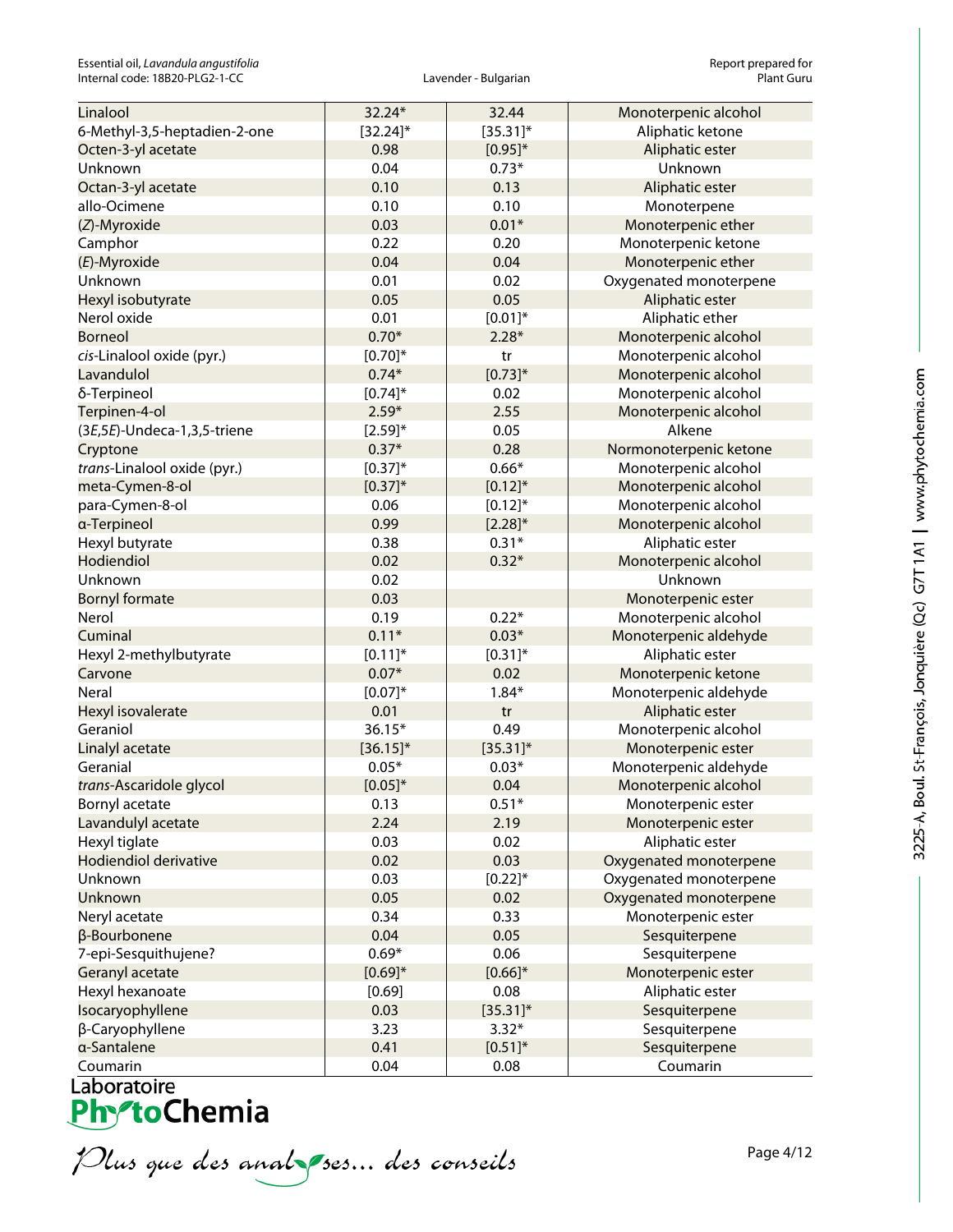| trans-a-Bergamotene                 | 0.10         | $[3.32]$ *   | Sesquiterpene          |
|-------------------------------------|--------------|--------------|------------------------|
| Isogermacrene D                     | $0.04*$      | 0.02         | Sesquiterpene          |
| Sesquisabinene A                    | $[0.04]$ *   | $0.02*$      | Sesquiterpene          |
| α-Humulene                          | 0.10         | 0.10         | Sesquiterpene          |
| Lavandulyl butyrate?                | 0.08         | 0.02         | Monoterpenic ester     |
| $(E)$ - $\beta$ -Farnesene          | 1.84         | $[1.84]^{*}$ | Sesquiterpene          |
| Dauca-5,8-diene?                    | 0.01         | $[0.02]*$    | Sesquiterpene          |
| Germacrene D                        | 0.57         | $[2.28]^{*}$ | Sesquiterpene          |
| trans-β-Bergamotene                 | 0.05         | 0.05         | Sesquiterpene          |
| Valencene                           | 0.02         | 0.01         | Sesquiterpene          |
| Isodaucene                          | 0.02         | 0.01         | Sesquiterpene          |
| Lavandulyl isovalerate              | 0.02         | 0.01         | Monoterpenic ester     |
| y-Cadinene                          | $0.11*$      | $0.10*$      | Sesquiterpene          |
| β-Bisabolene                        | $[0.11]$ *   | $[0.03]*$    | Sesquiterpene          |
| δ-Cadinene                          | $0.02*$      | $[0.10]$ *   | Sesquiterpene          |
| trans-Calamenene                    | $[0.02]*$    | 0.01         | Sesquiterpene          |
| β-Sesquiphellandrene                | 0.01         | $[0.03]*$    | Sesquiterpene          |
| Isocaryophyllene epoxide B          | 0.03         | 0.04         | Sesquiterpenic ether   |
| Dendrolasin                         | 0.01         | 0.01         | Sesquiterpenic ether   |
| Caryophyllene oxide                 | $0.35*$      | $[0.32]^{*}$ | Sesquiterpenic ether   |
| Caryophyllene oxide isomer          | $[0.35]^{*}$ | 0.04         | Sesquiterpenic ether   |
| Humulene epoxide II                 | 0.01         | 0.01         | Sesquiterpenic ether   |
| τ-Cadinol                           | 0.06         | 0.08         | Sesquiterpenic alcohol |
| (3Z)-Caryophylla-3,8(13)-dien-5β-ol | 0.01         | 0.02         | Sesquiterpenic alcohol |
| <b>Total identified</b>             | 98.80%       | 98.42%       |                        |

\*: Two or more compounds are coeluting on this column

[xx]: Duplicate percentage due to coelutions, not taken account in the identified total

tr: The compound has been detected below 0.005% of total signal.

Note: no correction factor was applied



Plus que des analzes... des conseils

Page 5/12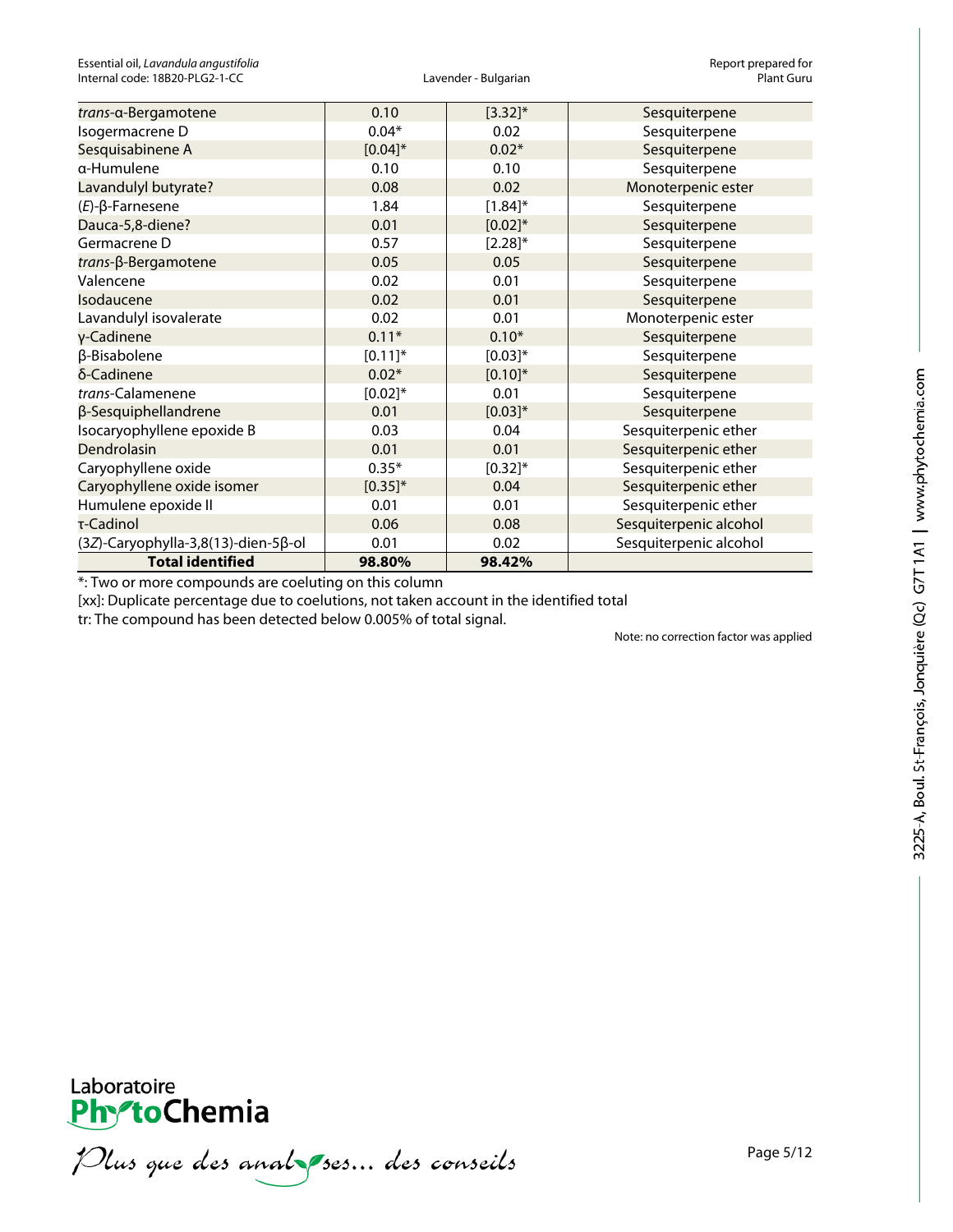# This page was intentionally left blank. The following pages present the complete data of the analysis.



Plus que des analzes... des conseils

Page 6/12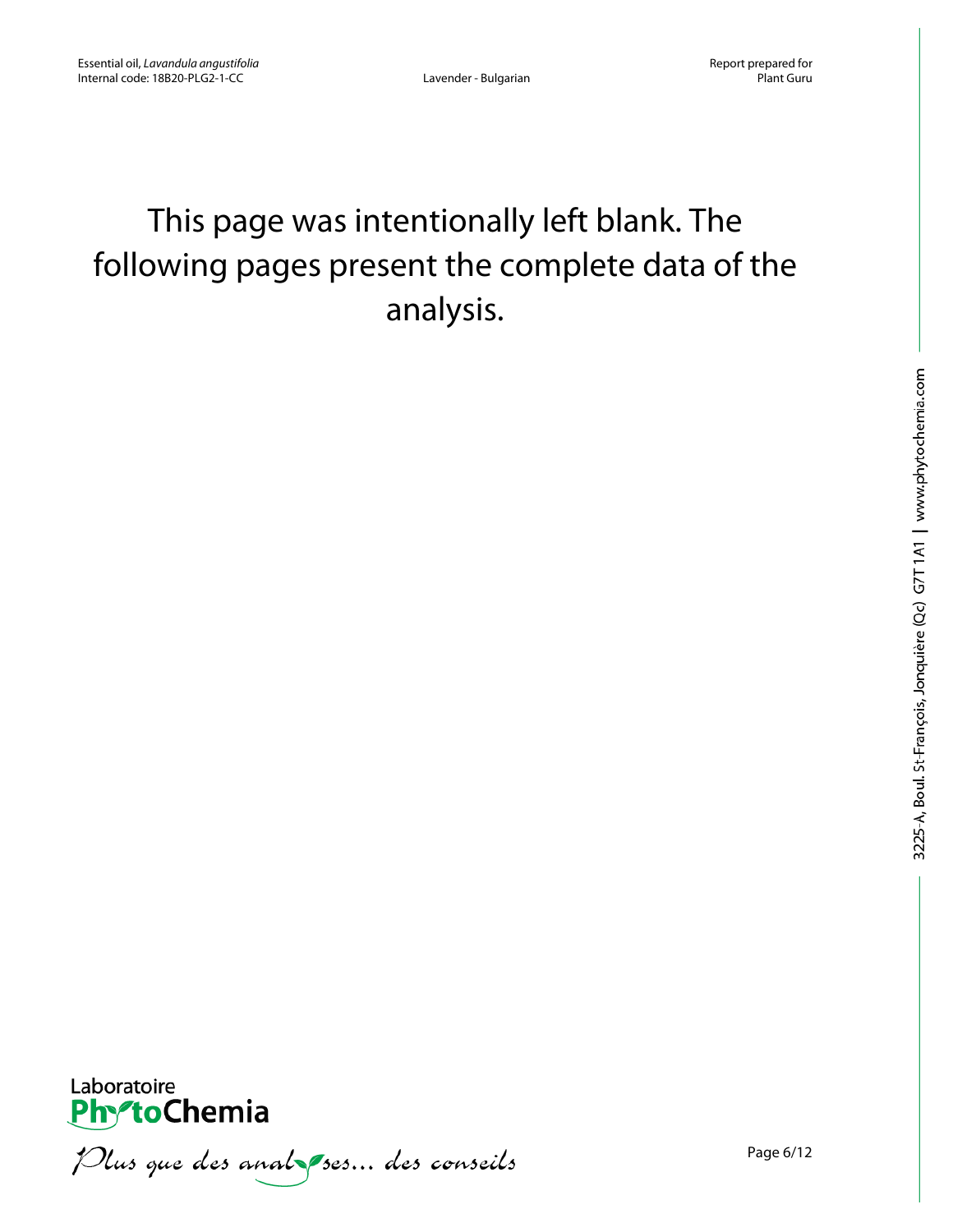

3225-A, Boul. St-François, Jonquière (Qc) G7T 1A1 | www.phytochemia.com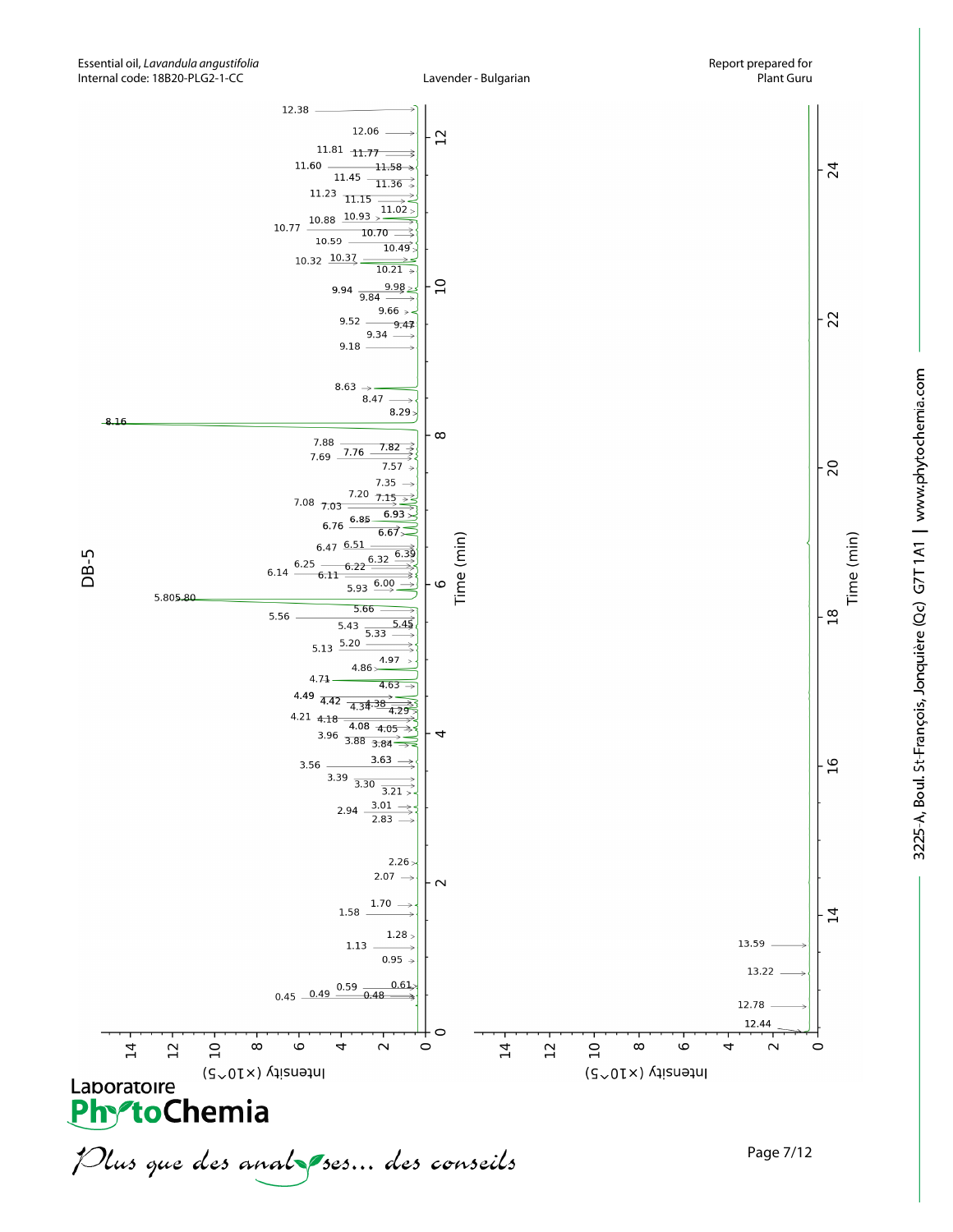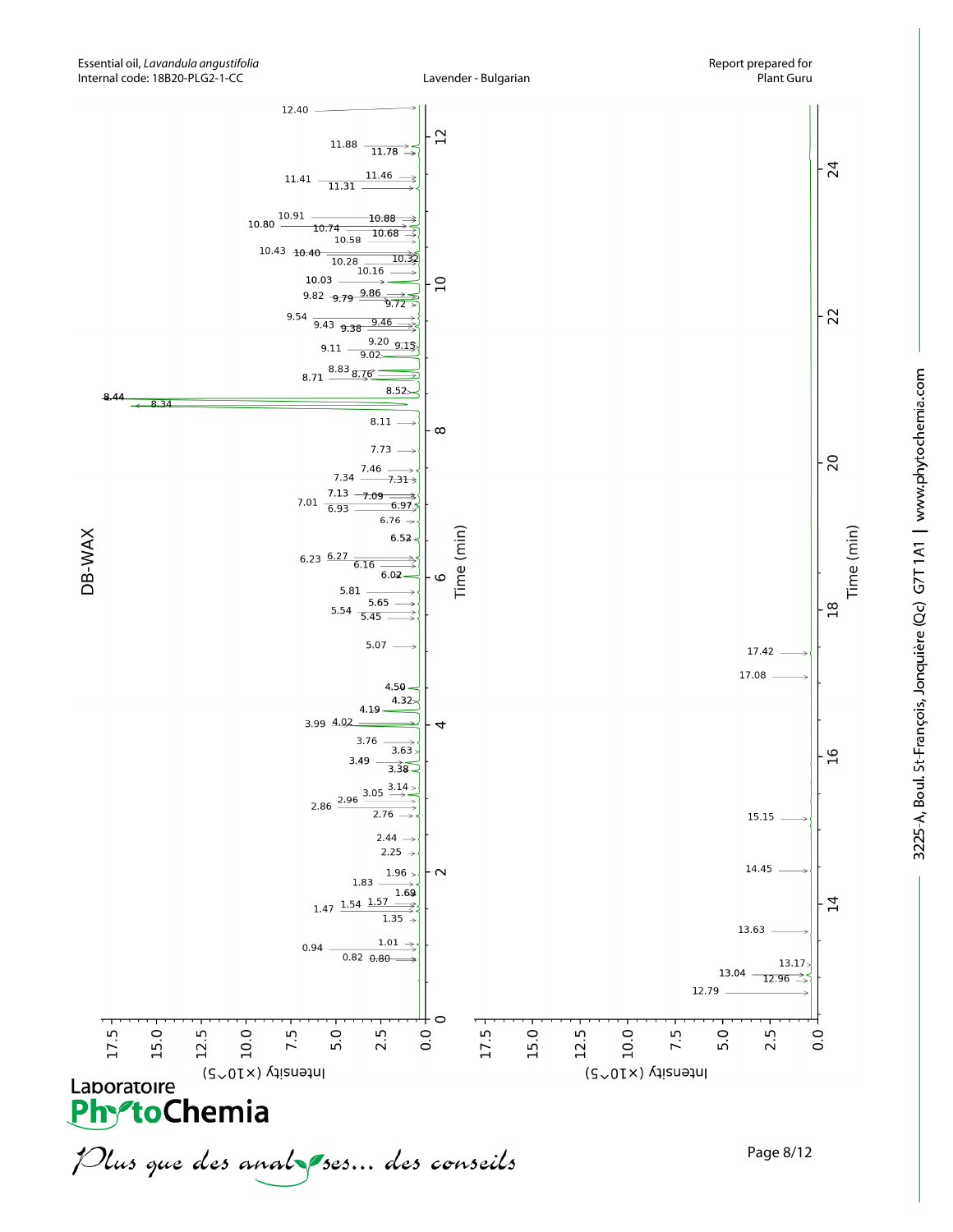## *FULL ANALYSIS DATA*

|                              | <b>Column DB-5</b> |      |        | <b>Column DB-WAX</b> |                |        |  |
|------------------------------|--------------------|------|--------|----------------------|----------------|--------|--|
| <b>Identification</b>        | R.T                | R.I  | $\%$   | R.T                  | R <sub>1</sub> | $\%$   |  |
| 3-Buten-2-one                | 0.45               | 577  | tr     | 0.94                 | 910            | tr     |  |
| <b>Acetic acid</b>           | 0.48               | 598  | tr     | 6.93                 | 1414           | 0.01   |  |
| 2-Methyl-3-buten-<br>$2$ -ol | 0.49               | 605  | 0.02   | $1.69*$              | 1016           | 0.01   |  |
| Isovaleral                   | 0.59               | 638  | 0.01   | 0.82                 | 886            | 0.01   |  |
| 2-Methylbutyral              | 0.62               | 648  | 0.01   | 0.80                 | 878            | 0.01   |  |
| Isoamyl alcohol              | 0.95               | 727  | 0.01   | 3.63                 | 1179           | 0.01   |  |
| Toluene                      | 1.13               | 753  | 0.01   | 1.57                 | 1005           | 0.01   |  |
| Prenal                       | 1.28               | 776  | 0.01   | $3.38*$              | 1159           | 0.42   |  |
| <b>Butyl acetate</b>         | 1.58               | 811  | 0.03   | 1.96                 | 1042           | 0.03   |  |
| Methyl hexyl ether           | 1.70               | 822  | 0.08   | 1.02                 | 922            | 0.08   |  |
| (3Z)-Hexenol                 | 2.07               | 852  | 0.03   | $6.02*$              | 1349           | 0.95   |  |
| Hexanol                      | 2.26               | 868  | 0.07   | $5.65*$              | 1322           | 0.09   |  |
| Tricyclene                   | 2.83               | 913  | 0.02   | 1.35                 | 975            | 0.02   |  |
| a-Thujene                    | 2.94               | 920  | 0.09   | 1.54                 | 1001           | 0.09   |  |
| a-Pinene                     | 3.01               | 925  | 0.15   | 1.47                 | 995            | 0.15   |  |
| Camphene                     | 3.21               | 938  | 0.15   | 1.83                 | 1030           | 0.15   |  |
| 5,5-Dimethyl-2(5H)-          |                    |      |        |                      |                |        |  |
| furanone                     | 3.30               | 944  | tr     | 8.76                 | 1552           | 0.02   |  |
| <b>Butyl isobutyrate</b>     | 3.39               | 950  | 0.01   | 2.86                 | 1120           | 0.01   |  |
| endo-Isocamphane             | 3.56               | 961  | tr     | $1.69*$              | 1016           | [0.01] |  |
| Sabinene                     | $3.63*$            | 966  | 0.12   | 2.44                 | 1086           | 0.06   |  |
| β-Pinene                     | $3.63*$            | 966  | [0.12] | 2.25                 | 1069           | 0.07   |  |
| Octen-3-ol                   | 3.84               | 980  | 0.25   | 7.01                 | 1420           | 0.26   |  |
| Octan-3-one                  | 3.88               | 983  | 1.02   | $4.19*$              | 1219           | 2.81   |  |
| <b>Myrcene</b>               | 3.96               | 988  | 0.58   | 3.05                 | 1134           | 0.60   |  |
| <b>Butyl butyrate</b>        | 4.05               | 994  | 0.10   | 3.76                 | 1188           | 0.11   |  |
| Octan-3-ol                   | $4.08*$            | 996  | 0.22   | 6.27                 | 1367           | 0.19   |  |
| a-Phellandrene               | $4.08*$            | 996  | [0.22] | 2.96                 | 1127           | 0.03   |  |
| ∆3-Carene                    | 4.18               | 1002 | 0.19   | 2.76                 | 1112           | 0.19   |  |
| (3Z)-Hexenyl<br>acetate      | 4.21               | 1005 | 0.01   | 5.07                 | 1282           | 0.01   |  |
| a-Terpinene                  | 4.29               | 1010 | 0.03   | 3.14                 | 1141           | 0.04   |  |
| Hexyl acetate                | 4.34               | 1013 | 0.54   | $4.50*$              | 1241           | 0.64   |  |
| ortho-Cymene                 | 4.38               | 1016 | 0.05   | $4.32*$              | 1228           | 0.21   |  |
| para-Cymene                  | $4.42*$            | 1018 | 0.15   | $4.32*$              | 1228           | [0.21] |  |
| Hexanoic acid                | $4.42*$            | 1018 | [0.15] | 11.78*†              | 1798           | 0.12   |  |
| Limonene                     | $4.49*$            | 1022 | 1.52   | $3.38*$              | 1159           | [0.42] |  |
| 1,8-Cineole                  | $4.49*$            | 1022 | [1.52] | $3.49*$              | 1168           | 1.12   |  |
| β-Phellandrene               | $4.49*$            | 1022 | [1.52] | $3.49*$              | 1168           | [1.12] |  |
| Lavender lactone             | 4.63               | 1031 | tr     | 9.46                 | 1607           | 0.02   |  |
| $(Z)-\beta$ -Ocimene         | 4.72               | 1036 | 4.09   | 3.99                 | 1205           | 4.13   |  |
| $(E)$ - $\beta$ -Ocimene     | 4.86               | 1046 | 1.77   | $4.19*$              | 1219           | [2.81] |  |
| γ-Terpinene                  | 4.97               | 1052 | 0.11   | 4.02                 | 1207           | 0.10   |  |
| cis-Sabinene<br>hydrate      | 5.13               | 1062 | 0.05   | $7.13*$              | 1430           | 0.12   |  |
| cis-Linalool oxide<br>(fur.) | 5.20               | 1067 | 0.11   | 6.76                 | 1402           | 0.11   |  |

Plus que des analzes... des conseils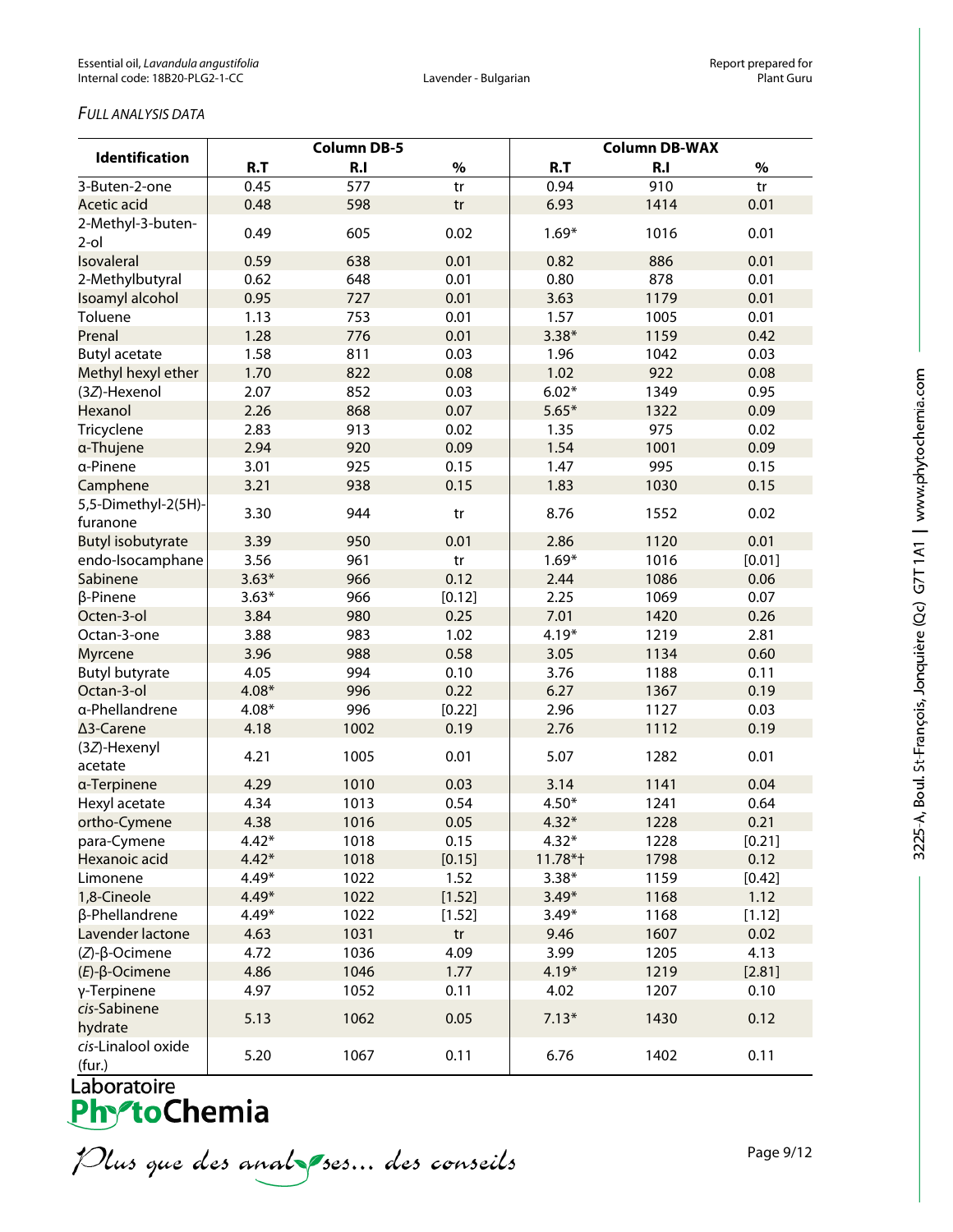Essential oil, *Lavandula angustifolia* and the sense of the control of the control of the control of the control of the control of the control of the control of the control of the control of the control of the control of Internal code: 18B20-PLG2-1-CC

| Octanol                                   | 5.33      | 1075 | 0.03    | $8.44*$  | 1527 | 35.31   |
|-------------------------------------------|-----------|------|---------|----------|------|---------|
| Terpinolene                               | 5.43      | 1081 | 0.10    | $4.50*$  | 1241 | [0.64]  |
| trans-Linalool oxide<br>(fur.)            | 5.45      | 1083 | 0.09    | $7.13*$  | 1430 | [0.12]  |
| a-Pinene oxide                            | 5.56      | 1089 | tr      | $5.65*$  | 1322 | [0.09]  |
| Rosefuran                                 | 5.66      | 1095 | 0.07    | 6.23     | 1364 | 0.02    |
| Linalool                                  | $5.80*$   | 1105 | 32.24   | 8.34     | 1520 | 32.44   |
| 6-Methyl-3,5-                             |           |      |         |          |      |         |
| heptadien-2-one                           | $5.80*$   | 1105 | [32.24] | $8.44*$  | 1527 | [35.31] |
| Octen-3-yl acetate                        | 5.93      | 1113 | 0.98    | $6.02*$  | 1349 | [0.95]  |
| Unknown [m/z 82,                          |           |      |         |          |      |         |
| 81 (72), 43 (64), 54<br>$(32), 41 (20)$ ] | 6.00      | 1117 | 0.04    | $9.86*$  | 1639 | 0.73    |
| Octan-3-yl acetate                        | 6.10      | 1124 | 0.10    | 5.45     | 1309 | 0.13    |
| allo-Ocimene                              | 6.14      | 1126 | 0.10    | 5.81     | 1334 | 0.10    |
| (Z)-Myroxide                              | 6.22      | 1131 | 0.03    | $7.09*$  | 1427 | 0.01    |
| Camphor                                   | 6.25      | 1133 | 0.22    | 7.46     | 1454 | 0.20    |
| (E)-Myroxide                              | 6.32      | 1137 | 0.04    | 7.34     | 1445 | 0.04    |
| Unknown [m/z 95,                          |           |      |         |          |      |         |
| 43 (74), 109 (72), 82                     |           |      |         |          |      |         |
| (62), 110 (50) 152                        | 6.39      | 1142 | 0.01    | 7.31     | 1443 | 0.02    |
| (14)]                                     |           |      |         |          |      |         |
| Hexyl isobutyrate                         | 6.47      | 1147 | 0.05    | 5.54     | 1315 | 0.05    |
| Nerol oxide                               | 6.51      | 1150 | 0.01    | $7.09*$  | 1427 | [0.01]  |
| Borneol                                   | $6.67*$   | 1160 | 0.70    | $10.03*$ | 1652 | 2.28    |
| cis-Linalool oxide                        |           |      |         |          |      |         |
| (pyr.)                                    | $6.67*$   | 1160 | [0.70]  | 10.58    | 1697 | tr      |
| Lavandulol                                | $6.76*$   | 1166 | 0.74    | $9.86*$  | 1639 | [0.73]  |
| δ-Terpineol                               | $6.76*$   | 1166 | [0.74]  | 9.72     | 1627 | 0.02    |
| Terpinen-4-ol                             | $6.85*$   | 1172 | 2.59    | 8.83     | 1557 | 2.55    |
| $(3E,5E)$ -Undeca-                        | $6.85*$   | 1172 | [2.59]  | 6.16     | 1359 | 0.05    |
| 1,3,5-triene                              |           |      |         |          |      |         |
| Cryptone                                  | $6.93*$ † | 1176 | 0.37    | 9.43     | 1604 | 0.28    |
| trans-Linalool oxide                      | $6.93*$ † | 1176 | [0.37]  | 10.80*   | 1715 | 0.66    |
| (pyr.)                                    |           |      |         |          |      |         |
| meta-Cymen-8-ol                           | $6.93*$ † | 1176 | [0.37]  | 11.78*†  | 1798 | [0.12]  |
| para-Cymen-8-ol                           | 7.03      | 1183 | 0.06    | 11.78*†  | 1798 | [0.12]  |
| a-Terpineol                               | 7.08      | 1186 | 0.99    | $10.03*$ | 1652 | [2.28]  |
| Hexyl butyrate                            | 7.15      | 1190 | 0.38    | $6.52*$  | 1385 | 0.31    |
| Hodiendiol                                | 7.20      | 1194 | 0.02    | 13.04*   | 1910 | 0.32    |
| Unknown [m/z 43,                          |           |      |         |          |      |         |
| 71 (66), 59 (52), 41                      | 7.35      | 1203 | 0.02    |          |      |         |
| $(47)$ , 68 $(46)$ ]                      |           |      |         |          |      |         |
| Bornyl formate                            | 7.56      | 1218 | 0.03    |          |      |         |
| Nerol                                     | 7.69      | 1226 | 0.19    | $11.31*$ | 1758 | 0.22    |
| Cuminal                                   | $7.76*$   | 1230 | 0.11    | 10.88*   | 1722 | 0.03    |
| Hexyl 2-<br>methylbutyrate                | $7.76*$   | 1230 | [0.11]  | $6.52*$  | 1385 | [0.31]  |
| Carvone                                   | $7.82*$   | 1235 | 0.07    | 10.32    | 1676 | 0.02    |
| <b>Neral</b>                              | $7.82*$   | 1235 | [0.07]  | $9.79*$  | 1633 | 1.84    |
| Hexyl isovalerate                         | 7.88      | 1239 | 0.01    | 6.97     | 1417 | tr      |
| Geraniol                                  | $8.16*$   | 1258 | 36.15   | 11.88    | 1807 | 0.49    |

Plus que des analzes... des conseils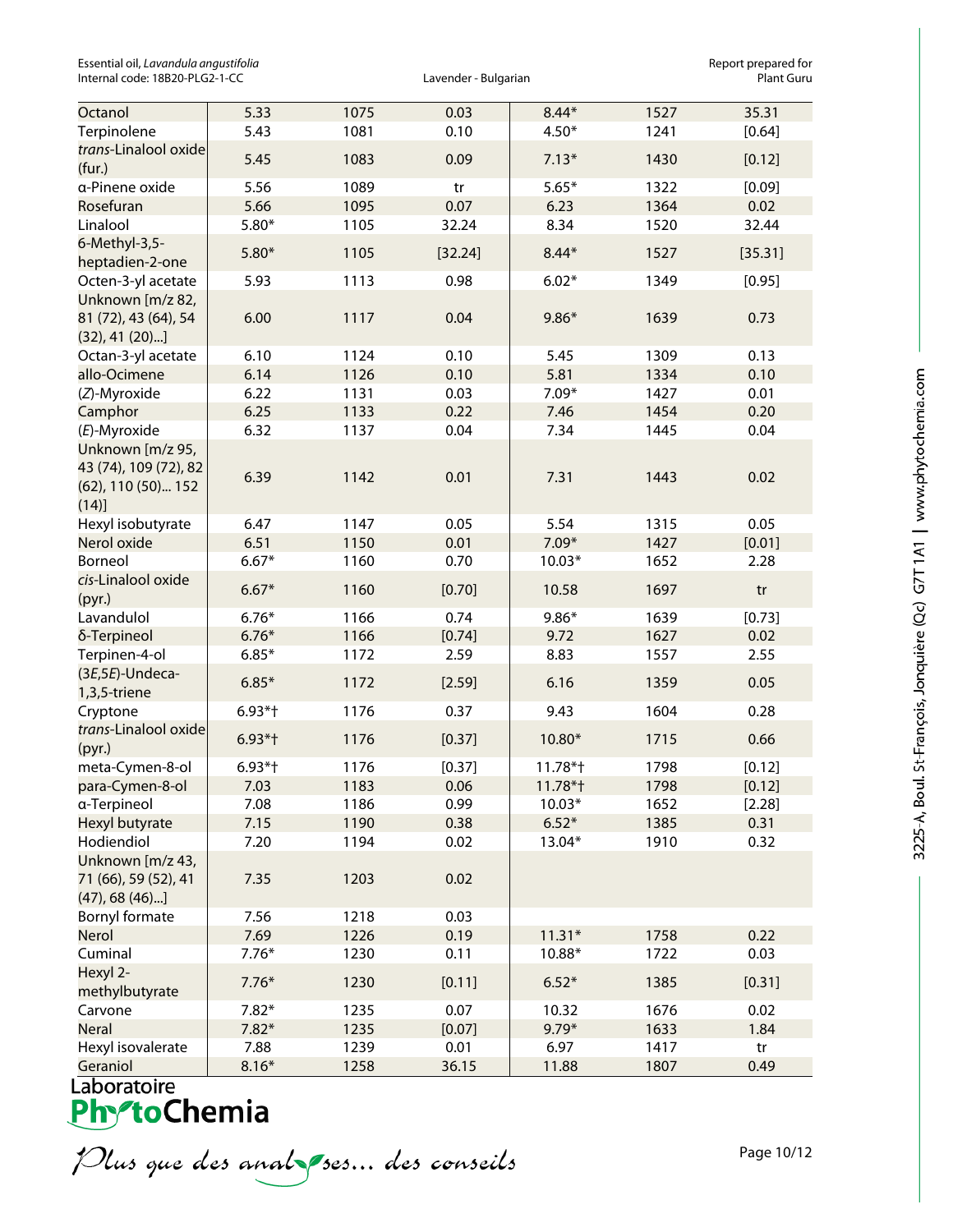Essential oil, *Lavandula angustifolia*<br>Internal code: 18B20-PLG2-1-CC **Report provides and the controller** and the controller expansion and the control<br>Rant Guru Internal code: 18B20-PLG2-1-CC

| $8.16*$<br>1258<br>[36.15]<br>$8.44*$<br>1527<br>Linalyl acetate<br>$8.30*$<br>0.05<br>1682<br>0.03<br>Geranial<br>1266<br>10.40*<br>trans-Ascaridole<br>$8.30*$<br>2042<br>0.04<br>1266<br>[0.05]<br>14.45<br>glycol<br>8.47<br>1278<br>0.13<br>$8.52*$<br>1534<br>0.51<br><b>Bornyl acetate</b><br>8.63<br>2.24<br>9.02<br>2.19<br>Lavandulyl acetate<br>1289<br>1572<br>0.03<br>9.15<br>1582<br>0.02<br>Hexyl tiglate<br>9.18<br>1327<br>Hodiendiol<br>9.34<br>0.02<br>1922<br>0.03<br>1338<br>13.17<br>derivative<br>Unknown [m/z 43,<br>79 (47), 71 (31), 94<br>9.47<br>1348<br>0.03<br>$11.31*$<br>1758<br>[0.22]<br>(27), 81 (23), 41<br>(22) 197(0)]<br>Unknown [m/z 43,<br>79 (46), 71 (30), 94<br>9.52<br>1351<br>0.05<br>11.41<br>1767<br>0.02<br>$(25)$ , 41 $(23)$ , 81<br>(21) 197(0)]<br>9.66<br>1361<br>0.34<br>0.33<br>Neryl acetate<br>10.43<br>1685<br>β-Bourbonene<br>9.84<br>1374<br>0.04<br>7.73<br>1473<br>0.05<br>7-epi-<br>9.94*†<br>1380<br>0.69<br>8.11<br>1502<br>0.06<br>Sesquithujene?<br>1380<br>[0.69]<br>10.80*<br>1715<br>[0.66]<br>Geranyl acetate<br>9.94*+<br>9.98+<br>[0.69]<br>9.11<br>0.08<br>Hexyl hexanoate<br>1383<br>1579<br>Isocaryophyllene<br>10.21<br>1399<br>0.03<br>$8.44*$<br>1527<br>3.32<br>10.32<br>3.23<br>β-Caryophyllene<br>1408<br>$8.71*$<br>1548<br>a-Santalene<br>10.37<br>1411<br>0.41<br>$8.52*$<br>1534<br>[0.51]<br>0.08<br>Coumarin<br>10.49<br>1420<br>0.04<br>17.42<br>2344<br>trans-a-<br>10.59<br>1427<br>0.10<br>$8.71*$<br>1548<br>[3.32]<br>Bergamotene<br>10.70*<br>1436<br>0.04<br>9.20<br>1586<br>0.02<br>Isogermacrene D<br>10.70*<br>$9.38*$<br>0.02<br>Sesquisabinene A<br>1436<br>[0.04]<br>1600<br>a-Humulene<br>0.10<br>1613<br>0.10<br>10.77<br>1441<br>9.54<br>Lavandulyl<br>10.88<br>1449<br>0.08<br>1711<br>0.02<br>10.74<br>butyrate?<br>$(E)$ - $\beta$ -Farnesene<br>10.92<br>1452<br>1.84<br>$9.79*$<br>1633<br>[1.84]<br>11.02<br>1459<br>$9.38*$<br>Dauca-5,8-diene?<br>0.01<br>1600<br>[0.02]<br>[2.28]<br>11.15<br>1470<br>0.57<br>$10.03*$<br>1652<br>Germacrene D<br>$trans-\beta$ -<br>1636<br>0.05<br>11.23<br>1475<br>0.05<br>9.82<br>Bergamotene<br>11.36<br>1485<br>0.02<br>10.16<br>1663<br>0.01<br>Valencene<br>Isodaucene<br>11.45<br>1491<br>0.02<br>10.28<br>1672<br>0.01<br>Lavandulyl<br>0.01<br>11.58<br>1502<br>0.02<br>10.91<br>1725<br>isovalerate<br>$11.60*$<br>0.11<br>0.10<br>γ-Cadinene<br>1503<br>10.68*+<br>1705<br>$11.60*$<br>1503<br>10.40*<br>1682<br>β-Bisabolene<br>[0.11]<br>[0.03]<br>δ-Cadinene<br>$11.76*$<br>1516<br>0.02<br>10.68*+<br>1705<br>[0.10]<br>11.46<br>0.01<br>trans-Calamenene<br>$11.76*$<br>1516<br>[0.02]<br>1771<br>β-<br>0.01<br>[0.03]<br>11.81<br>1519<br>10.88*<br>1722<br>Sesquiphellandrene |                  |  |  |         |
|------------------------------------------------------------------------------------------------------------------------------------------------------------------------------------------------------------------------------------------------------------------------------------------------------------------------------------------------------------------------------------------------------------------------------------------------------------------------------------------------------------------------------------------------------------------------------------------------------------------------------------------------------------------------------------------------------------------------------------------------------------------------------------------------------------------------------------------------------------------------------------------------------------------------------------------------------------------------------------------------------------------------------------------------------------------------------------------------------------------------------------------------------------------------------------------------------------------------------------------------------------------------------------------------------------------------------------------------------------------------------------------------------------------------------------------------------------------------------------------------------------------------------------------------------------------------------------------------------------------------------------------------------------------------------------------------------------------------------------------------------------------------------------------------------------------------------------------------------------------------------------------------------------------------------------------------------------------------------------------------------------------------------------------------------------------------------------------------------------------------------------------------------------------------------------------------------------------------------------------------------------------------------------------------------------------------------------------------------------------------------------------------------------------------------------------------------------------------------------------------------------------------------------------------------------------------------------------------------------------------------------------------------------------------------------------------------------------------------------------------------|------------------|--|--|---------|
|                                                                                                                                                                                                                                                                                                                                                                                                                                                                                                                                                                                                                                                                                                                                                                                                                                                                                                                                                                                                                                                                                                                                                                                                                                                                                                                                                                                                                                                                                                                                                                                                                                                                                                                                                                                                                                                                                                                                                                                                                                                                                                                                                                                                                                                                                                                                                                                                                                                                                                                                                                                                                                                                                                                                                      |                  |  |  | [35.31] |
|                                                                                                                                                                                                                                                                                                                                                                                                                                                                                                                                                                                                                                                                                                                                                                                                                                                                                                                                                                                                                                                                                                                                                                                                                                                                                                                                                                                                                                                                                                                                                                                                                                                                                                                                                                                                                                                                                                                                                                                                                                                                                                                                                                                                                                                                                                                                                                                                                                                                                                                                                                                                                                                                                                                                                      |                  |  |  |         |
|                                                                                                                                                                                                                                                                                                                                                                                                                                                                                                                                                                                                                                                                                                                                                                                                                                                                                                                                                                                                                                                                                                                                                                                                                                                                                                                                                                                                                                                                                                                                                                                                                                                                                                                                                                                                                                                                                                                                                                                                                                                                                                                                                                                                                                                                                                                                                                                                                                                                                                                                                                                                                                                                                                                                                      |                  |  |  |         |
|                                                                                                                                                                                                                                                                                                                                                                                                                                                                                                                                                                                                                                                                                                                                                                                                                                                                                                                                                                                                                                                                                                                                                                                                                                                                                                                                                                                                                                                                                                                                                                                                                                                                                                                                                                                                                                                                                                                                                                                                                                                                                                                                                                                                                                                                                                                                                                                                                                                                                                                                                                                                                                                                                                                                                      |                  |  |  |         |
|                                                                                                                                                                                                                                                                                                                                                                                                                                                                                                                                                                                                                                                                                                                                                                                                                                                                                                                                                                                                                                                                                                                                                                                                                                                                                                                                                                                                                                                                                                                                                                                                                                                                                                                                                                                                                                                                                                                                                                                                                                                                                                                                                                                                                                                                                                                                                                                                                                                                                                                                                                                                                                                                                                                                                      |                  |  |  |         |
|                                                                                                                                                                                                                                                                                                                                                                                                                                                                                                                                                                                                                                                                                                                                                                                                                                                                                                                                                                                                                                                                                                                                                                                                                                                                                                                                                                                                                                                                                                                                                                                                                                                                                                                                                                                                                                                                                                                                                                                                                                                                                                                                                                                                                                                                                                                                                                                                                                                                                                                                                                                                                                                                                                                                                      |                  |  |  |         |
|                                                                                                                                                                                                                                                                                                                                                                                                                                                                                                                                                                                                                                                                                                                                                                                                                                                                                                                                                                                                                                                                                                                                                                                                                                                                                                                                                                                                                                                                                                                                                                                                                                                                                                                                                                                                                                                                                                                                                                                                                                                                                                                                                                                                                                                                                                                                                                                                                                                                                                                                                                                                                                                                                                                                                      |                  |  |  |         |
|                                                                                                                                                                                                                                                                                                                                                                                                                                                                                                                                                                                                                                                                                                                                                                                                                                                                                                                                                                                                                                                                                                                                                                                                                                                                                                                                                                                                                                                                                                                                                                                                                                                                                                                                                                                                                                                                                                                                                                                                                                                                                                                                                                                                                                                                                                                                                                                                                                                                                                                                                                                                                                                                                                                                                      |                  |  |  |         |
|                                                                                                                                                                                                                                                                                                                                                                                                                                                                                                                                                                                                                                                                                                                                                                                                                                                                                                                                                                                                                                                                                                                                                                                                                                                                                                                                                                                                                                                                                                                                                                                                                                                                                                                                                                                                                                                                                                                                                                                                                                                                                                                                                                                                                                                                                                                                                                                                                                                                                                                                                                                                                                                                                                                                                      |                  |  |  |         |
|                                                                                                                                                                                                                                                                                                                                                                                                                                                                                                                                                                                                                                                                                                                                                                                                                                                                                                                                                                                                                                                                                                                                                                                                                                                                                                                                                                                                                                                                                                                                                                                                                                                                                                                                                                                                                                                                                                                                                                                                                                                                                                                                                                                                                                                                                                                                                                                                                                                                                                                                                                                                                                                                                                                                                      |                  |  |  |         |
|                                                                                                                                                                                                                                                                                                                                                                                                                                                                                                                                                                                                                                                                                                                                                                                                                                                                                                                                                                                                                                                                                                                                                                                                                                                                                                                                                                                                                                                                                                                                                                                                                                                                                                                                                                                                                                                                                                                                                                                                                                                                                                                                                                                                                                                                                                                                                                                                                                                                                                                                                                                                                                                                                                                                                      |                  |  |  |         |
|                                                                                                                                                                                                                                                                                                                                                                                                                                                                                                                                                                                                                                                                                                                                                                                                                                                                                                                                                                                                                                                                                                                                                                                                                                                                                                                                                                                                                                                                                                                                                                                                                                                                                                                                                                                                                                                                                                                                                                                                                                                                                                                                                                                                                                                                                                                                                                                                                                                                                                                                                                                                                                                                                                                                                      |                  |  |  |         |
|                                                                                                                                                                                                                                                                                                                                                                                                                                                                                                                                                                                                                                                                                                                                                                                                                                                                                                                                                                                                                                                                                                                                                                                                                                                                                                                                                                                                                                                                                                                                                                                                                                                                                                                                                                                                                                                                                                                                                                                                                                                                                                                                                                                                                                                                                                                                                                                                                                                                                                                                                                                                                                                                                                                                                      |                  |  |  |         |
|                                                                                                                                                                                                                                                                                                                                                                                                                                                                                                                                                                                                                                                                                                                                                                                                                                                                                                                                                                                                                                                                                                                                                                                                                                                                                                                                                                                                                                                                                                                                                                                                                                                                                                                                                                                                                                                                                                                                                                                                                                                                                                                                                                                                                                                                                                                                                                                                                                                                                                                                                                                                                                                                                                                                                      |                  |  |  |         |
|                                                                                                                                                                                                                                                                                                                                                                                                                                                                                                                                                                                                                                                                                                                                                                                                                                                                                                                                                                                                                                                                                                                                                                                                                                                                                                                                                                                                                                                                                                                                                                                                                                                                                                                                                                                                                                                                                                                                                                                                                                                                                                                                                                                                                                                                                                                                                                                                                                                                                                                                                                                                                                                                                                                                                      |                  |  |  |         |
|                                                                                                                                                                                                                                                                                                                                                                                                                                                                                                                                                                                                                                                                                                                                                                                                                                                                                                                                                                                                                                                                                                                                                                                                                                                                                                                                                                                                                                                                                                                                                                                                                                                                                                                                                                                                                                                                                                                                                                                                                                                                                                                                                                                                                                                                                                                                                                                                                                                                                                                                                                                                                                                                                                                                                      |                  |  |  | [35.31] |
|                                                                                                                                                                                                                                                                                                                                                                                                                                                                                                                                                                                                                                                                                                                                                                                                                                                                                                                                                                                                                                                                                                                                                                                                                                                                                                                                                                                                                                                                                                                                                                                                                                                                                                                                                                                                                                                                                                                                                                                                                                                                                                                                                                                                                                                                                                                                                                                                                                                                                                                                                                                                                                                                                                                                                      |                  |  |  |         |
|                                                                                                                                                                                                                                                                                                                                                                                                                                                                                                                                                                                                                                                                                                                                                                                                                                                                                                                                                                                                                                                                                                                                                                                                                                                                                                                                                                                                                                                                                                                                                                                                                                                                                                                                                                                                                                                                                                                                                                                                                                                                                                                                                                                                                                                                                                                                                                                                                                                                                                                                                                                                                                                                                                                                                      |                  |  |  |         |
|                                                                                                                                                                                                                                                                                                                                                                                                                                                                                                                                                                                                                                                                                                                                                                                                                                                                                                                                                                                                                                                                                                                                                                                                                                                                                                                                                                                                                                                                                                                                                                                                                                                                                                                                                                                                                                                                                                                                                                                                                                                                                                                                                                                                                                                                                                                                                                                                                                                                                                                                                                                                                                                                                                                                                      |                  |  |  |         |
|                                                                                                                                                                                                                                                                                                                                                                                                                                                                                                                                                                                                                                                                                                                                                                                                                                                                                                                                                                                                                                                                                                                                                                                                                                                                                                                                                                                                                                                                                                                                                                                                                                                                                                                                                                                                                                                                                                                                                                                                                                                                                                                                                                                                                                                                                                                                                                                                                                                                                                                                                                                                                                                                                                                                                      |                  |  |  |         |
|                                                                                                                                                                                                                                                                                                                                                                                                                                                                                                                                                                                                                                                                                                                                                                                                                                                                                                                                                                                                                                                                                                                                                                                                                                                                                                                                                                                                                                                                                                                                                                                                                                                                                                                                                                                                                                                                                                                                                                                                                                                                                                                                                                                                                                                                                                                                                                                                                                                                                                                                                                                                                                                                                                                                                      |                  |  |  |         |
|                                                                                                                                                                                                                                                                                                                                                                                                                                                                                                                                                                                                                                                                                                                                                                                                                                                                                                                                                                                                                                                                                                                                                                                                                                                                                                                                                                                                                                                                                                                                                                                                                                                                                                                                                                                                                                                                                                                                                                                                                                                                                                                                                                                                                                                                                                                                                                                                                                                                                                                                                                                                                                                                                                                                                      |                  |  |  |         |
|                                                                                                                                                                                                                                                                                                                                                                                                                                                                                                                                                                                                                                                                                                                                                                                                                                                                                                                                                                                                                                                                                                                                                                                                                                                                                                                                                                                                                                                                                                                                                                                                                                                                                                                                                                                                                                                                                                                                                                                                                                                                                                                                                                                                                                                                                                                                                                                                                                                                                                                                                                                                                                                                                                                                                      |                  |  |  |         |
|                                                                                                                                                                                                                                                                                                                                                                                                                                                                                                                                                                                                                                                                                                                                                                                                                                                                                                                                                                                                                                                                                                                                                                                                                                                                                                                                                                                                                                                                                                                                                                                                                                                                                                                                                                                                                                                                                                                                                                                                                                                                                                                                                                                                                                                                                                                                                                                                                                                                                                                                                                                                                                                                                                                                                      |                  |  |  |         |
|                                                                                                                                                                                                                                                                                                                                                                                                                                                                                                                                                                                                                                                                                                                                                                                                                                                                                                                                                                                                                                                                                                                                                                                                                                                                                                                                                                                                                                                                                                                                                                                                                                                                                                                                                                                                                                                                                                                                                                                                                                                                                                                                                                                                                                                                                                                                                                                                                                                                                                                                                                                                                                                                                                                                                      |                  |  |  |         |
|                                                                                                                                                                                                                                                                                                                                                                                                                                                                                                                                                                                                                                                                                                                                                                                                                                                                                                                                                                                                                                                                                                                                                                                                                                                                                                                                                                                                                                                                                                                                                                                                                                                                                                                                                                                                                                                                                                                                                                                                                                                                                                                                                                                                                                                                                                                                                                                                                                                                                                                                                                                                                                                                                                                                                      |                  |  |  |         |
|                                                                                                                                                                                                                                                                                                                                                                                                                                                                                                                                                                                                                                                                                                                                                                                                                                                                                                                                                                                                                                                                                                                                                                                                                                                                                                                                                                                                                                                                                                                                                                                                                                                                                                                                                                                                                                                                                                                                                                                                                                                                                                                                                                                                                                                                                                                                                                                                                                                                                                                                                                                                                                                                                                                                                      |                  |  |  |         |
|                                                                                                                                                                                                                                                                                                                                                                                                                                                                                                                                                                                                                                                                                                                                                                                                                                                                                                                                                                                                                                                                                                                                                                                                                                                                                                                                                                                                                                                                                                                                                                                                                                                                                                                                                                                                                                                                                                                                                                                                                                                                                                                                                                                                                                                                                                                                                                                                                                                                                                                                                                                                                                                                                                                                                      |                  |  |  |         |
|                                                                                                                                                                                                                                                                                                                                                                                                                                                                                                                                                                                                                                                                                                                                                                                                                                                                                                                                                                                                                                                                                                                                                                                                                                                                                                                                                                                                                                                                                                                                                                                                                                                                                                                                                                                                                                                                                                                                                                                                                                                                                                                                                                                                                                                                                                                                                                                                                                                                                                                                                                                                                                                                                                                                                      |                  |  |  |         |
|                                                                                                                                                                                                                                                                                                                                                                                                                                                                                                                                                                                                                                                                                                                                                                                                                                                                                                                                                                                                                                                                                                                                                                                                                                                                                                                                                                                                                                                                                                                                                                                                                                                                                                                                                                                                                                                                                                                                                                                                                                                                                                                                                                                                                                                                                                                                                                                                                                                                                                                                                                                                                                                                                                                                                      |                  |  |  |         |
|                                                                                                                                                                                                                                                                                                                                                                                                                                                                                                                                                                                                                                                                                                                                                                                                                                                                                                                                                                                                                                                                                                                                                                                                                                                                                                                                                                                                                                                                                                                                                                                                                                                                                                                                                                                                                                                                                                                                                                                                                                                                                                                                                                                                                                                                                                                                                                                                                                                                                                                                                                                                                                                                                                                                                      |                  |  |  |         |
|                                                                                                                                                                                                                                                                                                                                                                                                                                                                                                                                                                                                                                                                                                                                                                                                                                                                                                                                                                                                                                                                                                                                                                                                                                                                                                                                                                                                                                                                                                                                                                                                                                                                                                                                                                                                                                                                                                                                                                                                                                                                                                                                                                                                                                                                                                                                                                                                                                                                                                                                                                                                                                                                                                                                                      |                  |  |  |         |
|                                                                                                                                                                                                                                                                                                                                                                                                                                                                                                                                                                                                                                                                                                                                                                                                                                                                                                                                                                                                                                                                                                                                                                                                                                                                                                                                                                                                                                                                                                                                                                                                                                                                                                                                                                                                                                                                                                                                                                                                                                                                                                                                                                                                                                                                                                                                                                                                                                                                                                                                                                                                                                                                                                                                                      |                  |  |  |         |
|                                                                                                                                                                                                                                                                                                                                                                                                                                                                                                                                                                                                                                                                                                                                                                                                                                                                                                                                                                                                                                                                                                                                                                                                                                                                                                                                                                                                                                                                                                                                                                                                                                                                                                                                                                                                                                                                                                                                                                                                                                                                                                                                                                                                                                                                                                                                                                                                                                                                                                                                                                                                                                                                                                                                                      |                  |  |  |         |
|                                                                                                                                                                                                                                                                                                                                                                                                                                                                                                                                                                                                                                                                                                                                                                                                                                                                                                                                                                                                                                                                                                                                                                                                                                                                                                                                                                                                                                                                                                                                                                                                                                                                                                                                                                                                                                                                                                                                                                                                                                                                                                                                                                                                                                                                                                                                                                                                                                                                                                                                                                                                                                                                                                                                                      |                  |  |  |         |
|                                                                                                                                                                                                                                                                                                                                                                                                                                                                                                                                                                                                                                                                                                                                                                                                                                                                                                                                                                                                                                                                                                                                                                                                                                                                                                                                                                                                                                                                                                                                                                                                                                                                                                                                                                                                                                                                                                                                                                                                                                                                                                                                                                                                                                                                                                                                                                                                                                                                                                                                                                                                                                                                                                                                                      |                  |  |  |         |
|                                                                                                                                                                                                                                                                                                                                                                                                                                                                                                                                                                                                                                                                                                                                                                                                                                                                                                                                                                                                                                                                                                                                                                                                                                                                                                                                                                                                                                                                                                                                                                                                                                                                                                                                                                                                                                                                                                                                                                                                                                                                                                                                                                                                                                                                                                                                                                                                                                                                                                                                                                                                                                                                                                                                                      |                  |  |  |         |
| 0.04<br>12.06<br>1539<br>0.03<br>12.40<br>1853<br>epoxide B                                                                                                                                                                                                                                                                                                                                                                                                                                                                                                                                                                                                                                                                                                                                                                                                                                                                                                                                                                                                                                                                                                                                                                                                                                                                                                                                                                                                                                                                                                                                                                                                                                                                                                                                                                                                                                                                                                                                                                                                                                                                                                                                                                                                                                                                                                                                                                                                                                                                                                                                                                                                                                                                                          | Isocaryophyllene |  |  |         |
| 12.38<br>Dendrolasin<br>1564<br>12.79<br>1888<br>0.01<br>0.01                                                                                                                                                                                                                                                                                                                                                                                                                                                                                                                                                                                                                                                                                                                                                                                                                                                                                                                                                                                                                                                                                                                                                                                                                                                                                                                                                                                                                                                                                                                                                                                                                                                                                                                                                                                                                                                                                                                                                                                                                                                                                                                                                                                                                                                                                                                                                                                                                                                                                                                                                                                                                                                                                        |                  |  |  |         |

Plus que des analzes... des conseils

Page 11/12